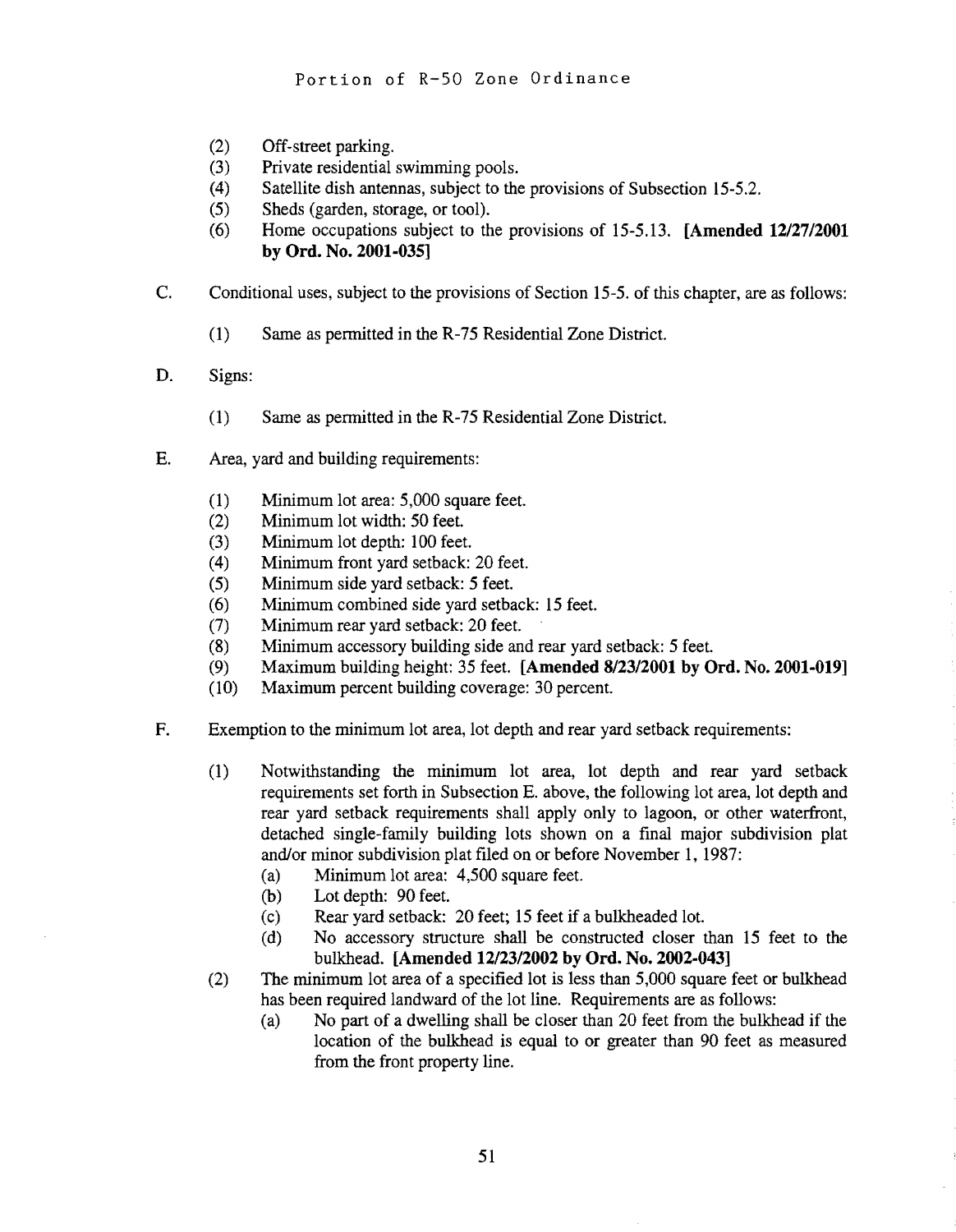## ORDINANCE NO. 2013 - 01

AN ORDINANCE OF THE TOWNSHIP OF LITTLE EGG HARBOR, COUNTY OF OCEAN, STATE OF NEW JERSEY, AMENDING AND SUPPLEMENTING CHAPTER 15 OF THE TOWNSHIP CODE OF THE TOWNSHIP OF LITTLE EGG HARBOR, ENTITLED "LAND USE AND DEVELOPMENT"

BE IT ORDAINED, by the governing body of the Township of Little Egg Harbor,

County of Ocean, State of New Jersey, as follows:

SECTION 1. The Township Code of the Township of Little Egg Harbor is hereby amended and supplemented so as to amend Chapter 15, entitled "Land Use and Development" so as to amend §15-4.1O entitled "R-I00 Residential Zone." so as to amend subsection E. so as to add subsection (11) which shall read as follows:

> (11) Maximum building height for lots located in Areas of Special Flood Hazard as set forth in §185-7: 40 feet.

SECTION 2. The Township Code of the Township of Little Egg Harbor is hereby amended and supplemented so as to amend Chapter 15, entitled "Land Use and Development" so as to amend §15-4.12 entitled "R-75A Residential Zone." so as to amend subsection E. so as to add subsection (11) which shall read as follows:

> (11) Maximum building height for lots located in Areas of Special Flood Hazard as set forth in § 185-7: 40 feet.

**SECTION 3.** The Township Code of the Township of Little Egg Harbor is hereby amended and supplemented so as to amend Chapter 15, entitled "Land Use and

GILMORE & MONAHAN A Professional Corporation<br>COUNSELLORS AT LAW reet Professional Cet<br>"Ten Allen Street fessional Corporation<br>T.NSELLORS AT LAW<br>Teet Professional Center<br>Ten Allen Street P.O. Bax 1540<br>Toms River, New Jersey 08754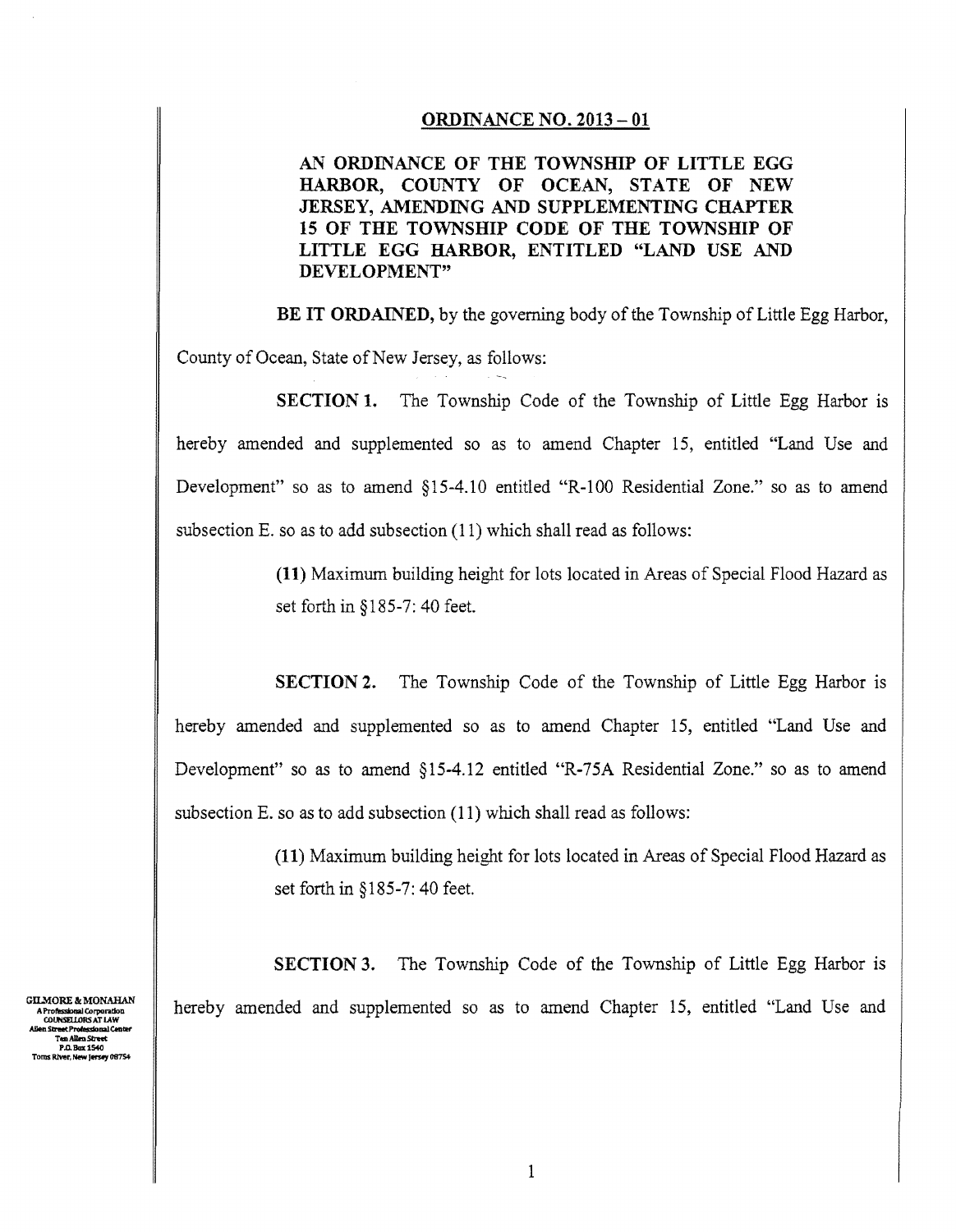Development" so as to amend §15-4.13 entitled "R-70 Residential Zone." so as to amend subsection E. so as to add subsection (11) which shall read as follows:

> (11) Maximum building height for lots located in Areas of Special Flood Hazard as set forth in § 185-7: 40 feet.

SECTION 4. The Township Code of the Township of Little Egg Harbor is hereby amended and supplemented so as to amend Chapter 15, entitled "Land Use and Development" so as to amend §I5-4.l4 entitled "R-50 Residential Zone." so as to amend subsection E. so as to add subsection (11) which shall read as follows:

> (11) Maximum building height for lots located in Areas of Special Flood Hazard as set forth in § 185-7: 40 feet.

SECTION 5. The Township Code of the Township of Little Egg Harbor is hereby amended and supplemented so as to amend Chapter 15, entitled "Land Use and Development" so as to amend §I5-4.14 entitled "R-50 Residential Zone," so as to amend subsection F. entitled "Exemption to the minimum lot area, lot depth and rear yard setback requirements" to replace the requirements for  $(1)(a)$  and  $(b)$  which shall read as follows:

> (a) Minimum lot area: 4,350 square feet. (b) Lot depth: 87 feet.

SECTION 6. The Township Code of the Township of Little Egg Harbor is hereby amended and supplemented so as to amend Chapter 15, entitled "Land Use and Development" so as to amend §15-7.8 entitled "Yard Areas," so as to amend subsection F. which shall read as follows:

> F. Within any residential zone, no heating, ventilating and/or air-conditioning units, ducts, heaters, furnaces, well pumps or other aboveground mechanicals shall

GILMORE & MONAHAN AProfessIonal Corpomlon COIlNSEl.l.ORSATIAW A Professional Corporation<br>COUNSELLORS AT LAW<br>Allen Street Professional Center<br>Ten Allen Street P.O. Box 1540 Toms River, New Jersey 08754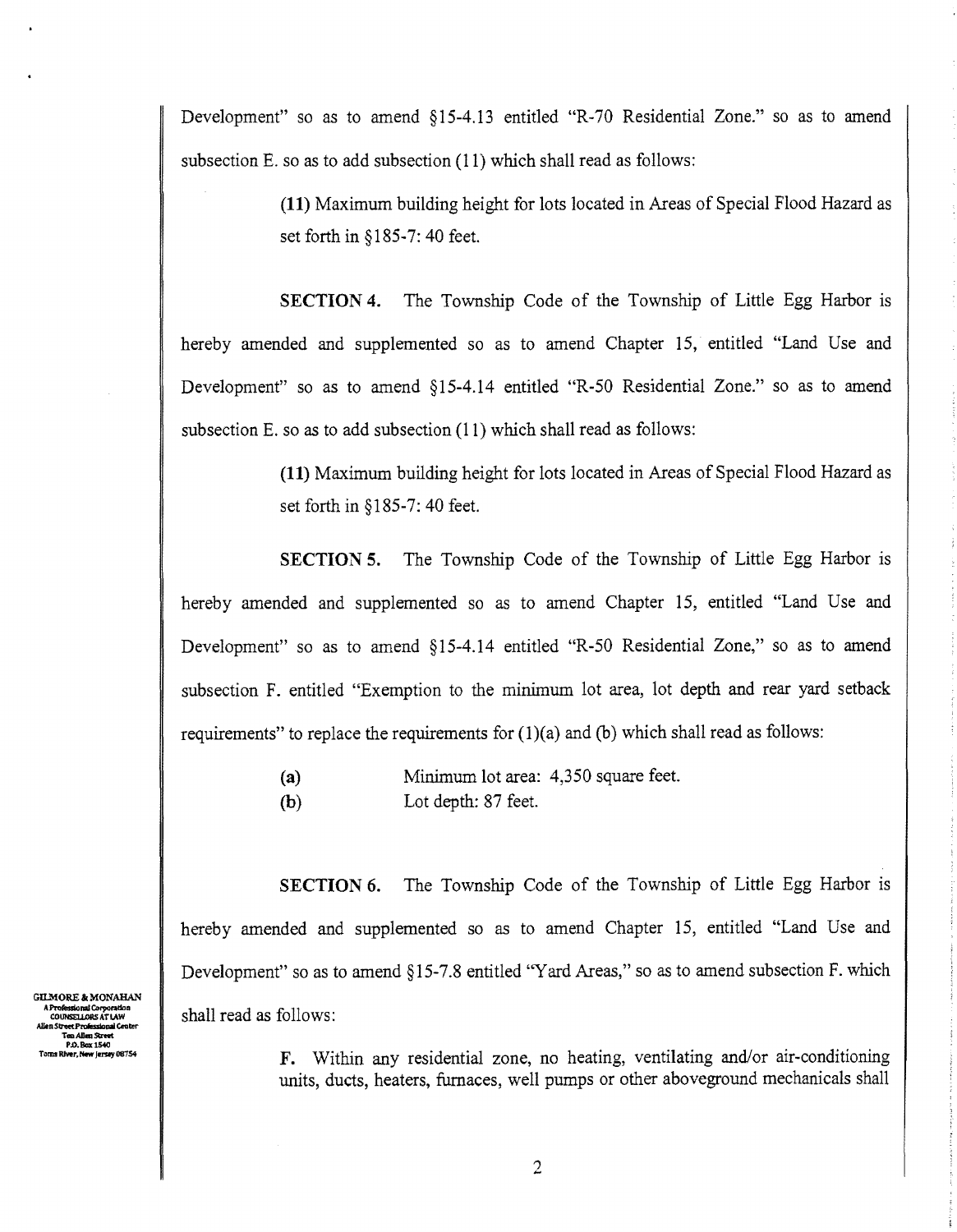be placed within four feet of any property line nor within any front yard setback. Air conditioning units requiring replacement due to destruction by flood or fire may be placed within three feet of any property line but shall not be placed within any front yard setback.

SECTION 7. The Township Code of the Township of Little Egg Harbor is hereby amended and supplemented so as to amend Chapter 15, entitled "Land Use and Development" so as to amend §15-7.8 entitled "Yard Areas," so as to add subsection I. which shall read as follows:

> I. In order to accommodate elevated building construction in Areas of Special Flood Hazard as set forth in §185-7, uncovered stairs may encroach into the required front yard setback as required to elevate the building to the minimum of the ABFE or the BFE, plus any required freeboard. No such additional encroachment shall exceed five (5) feet.

SECTION 8. If any section, subsection, sentence, clause, phrase or portion of this ordinance is for any reason held to be invalid or unconstitutional by a court of competent jurisdiction, such portion shall be deemed a separate, distinct and independent provision, and such holding shall not affect the validity of the remaining portions hereof.

SECTION 9. This ordinance shall take effect after second reading and

publication as required by law.

## NOTICE

NOTICE IS HEREBY GIVEN that the foregoing ordinance was introduced and passed by the Township Committee on first reading at a meeting of the Township Committee of the Township of Little Egg Harbor held on the 10th day of January, 2013, and will be considered for second and final passage at a meeting of the Township Committee to be held on the  $24<sup>th</sup>$  day of **January**, 2013, at 7:30 p.m. at the Municipal Building located at 665 Radio Road, Little Egg Harbor, New Jersey, at which time and place any persons desiring to be heard upon the same will be given the opportunity to be so heard.

GILMORE & MONAHAN A Professional Corporation<br>COUNSELLORS AT LAW ant Professional Ce Ten Allen Stre P.O. Box 1540 Toms River, New Jersey 08754